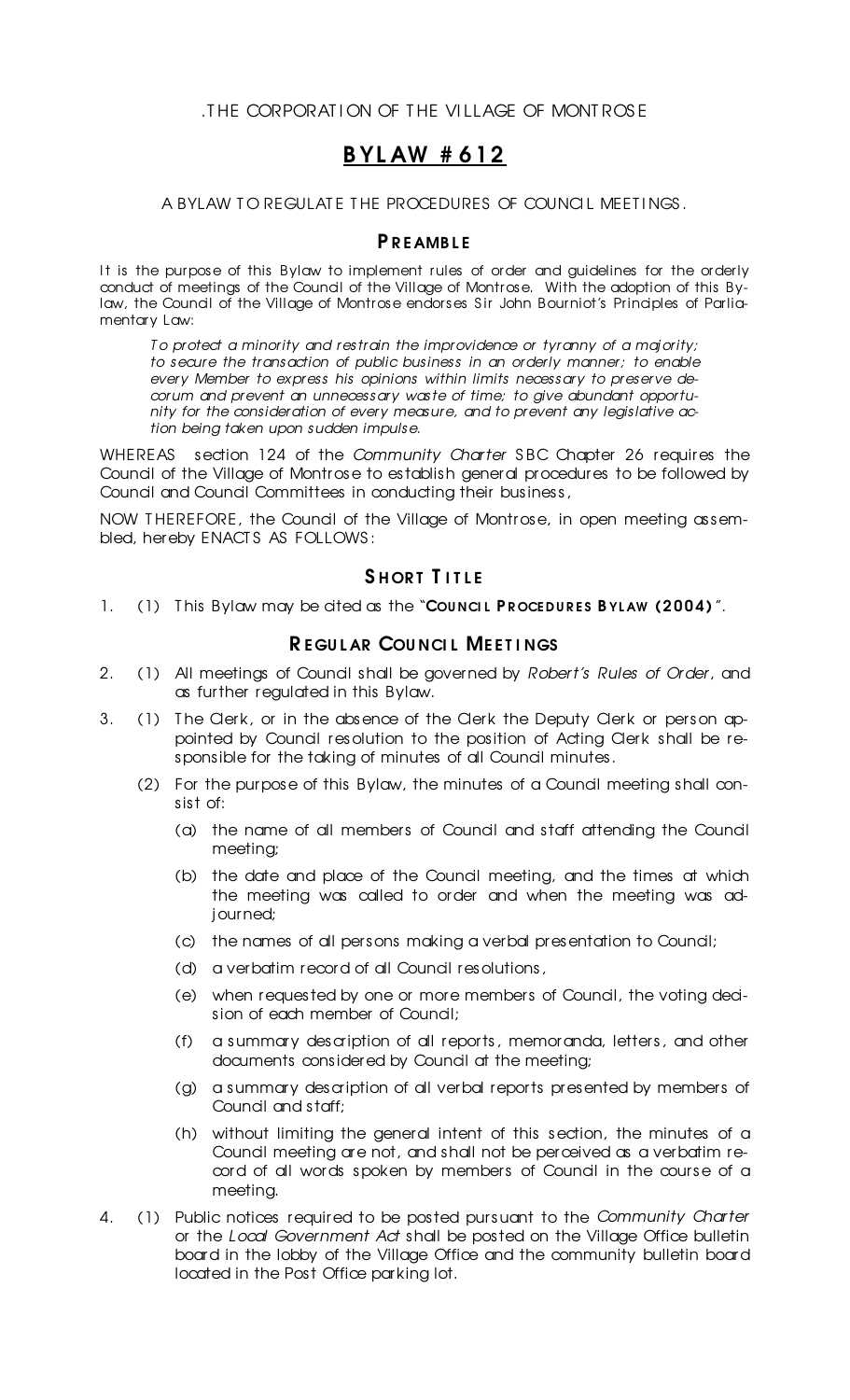- 5. (1) Council shall, by resolution on or before the last regularly scheduled meeting in each year, designate Councillors to act in the place of the Mayor during the absence of the Mayor on a monthly rotation basis for the following year.
	- (2) When a Councillor is absent at a time when he or she has been designated to act in the place of the Mayor, the Councillor next in line in the acting Mayor rotation and present at the time shall act in the place of the Mayor during the absence of the regularly scheduled Councillor acting in that capacity.
	- (3) For the purpose of this section the Mayor or a Councillor acting in the capacity of the Mayor shall be deemed to be absent when he or she is not present at a meeting of Council, a meeting of a Committee of Council, or at a function or event at which the Mayor would, if he or she were present, represent the Council or the municipality.
- 6. (1) T he first regular meeting of Council shall be held on the first T uesday in the month of December following a general election.
	- (2) Following the first regular meeting, the Council shall hold a regular meeting on the first and third T uesday of every month.
	- (3) All meetings of Council shall be held in the Council Chambers of the Village Office, at  $565 - 11^{\text{th}}$  Avenue in Montrose.
	- (4) Council may suspend or reschedule a regular meeting by resolution if:
		- (a) the date of a regular meeting falls on a statutory holiday, or
		- (b) the date of a regular meeting coincides with the date of a meeting or an event deemed by Council to be of such importance as to warrant the suspension or rescheduling of a regular meeting.
	- (5) Notwithstanding sub-section (4) of this section, Council shall hold not less than one regular meeting in each month, such meeting being on a regularly scheduled date (first or third T uesday in each month) or on such other day as may be necessary to ensure attendance by a quorum of Council.
- 7. (1) Regular Meetings of Council shall be called to order at 7: 00 PM or, if no quorum is present at that time, as soon as a quorum is assembled. Where no quorum is present at 7:15 PM, the meeting shall be deemed canceled.
	- (2) S ubject to the meeting extension provisions of this section, Regular Meetings shall be adjourned not later than 10: 00 PM.
	- (3) Where the business of a Regular Meeting is not conduded at 10:00 PM, the Mayor, at his discretion, may order an extension of the meeting and call for the meeting to be adjourned not later than 10: 15 PM.
	- (4) Where the business of a Regular Meeting is not conduded at 10:00 PM, Council may, by resolution, extend the meeting to 10: 30 PM.
	- (5) I n lieu of extending a Regular Meeting, or where Council fails to approve a resolution to extend a regular meeting, the Mayor may refer the unfinished business to the next Regular Meeting.
- 8. (1) Not later than 4 p.m. on Friday preceding a Regular Meeting of Council, the Clerk shall cause:
	- (a) a copy of the agenda for the Regular Meeting in the form set out in S chedule 'A' attached to, and forming part of this Bylaw to be posted on the bulletin board in the Village Office;
	- (b) a copy of the agenda including supporting documents to be placed on the desk of each member of Council in the Council Chambers at the Village Office; and
	- (c) copies of the agenda to be available to members of the public at the Village Office.
	- (2) T he Clerk shall issue a "Revised Agenda" if a matter of an urgent or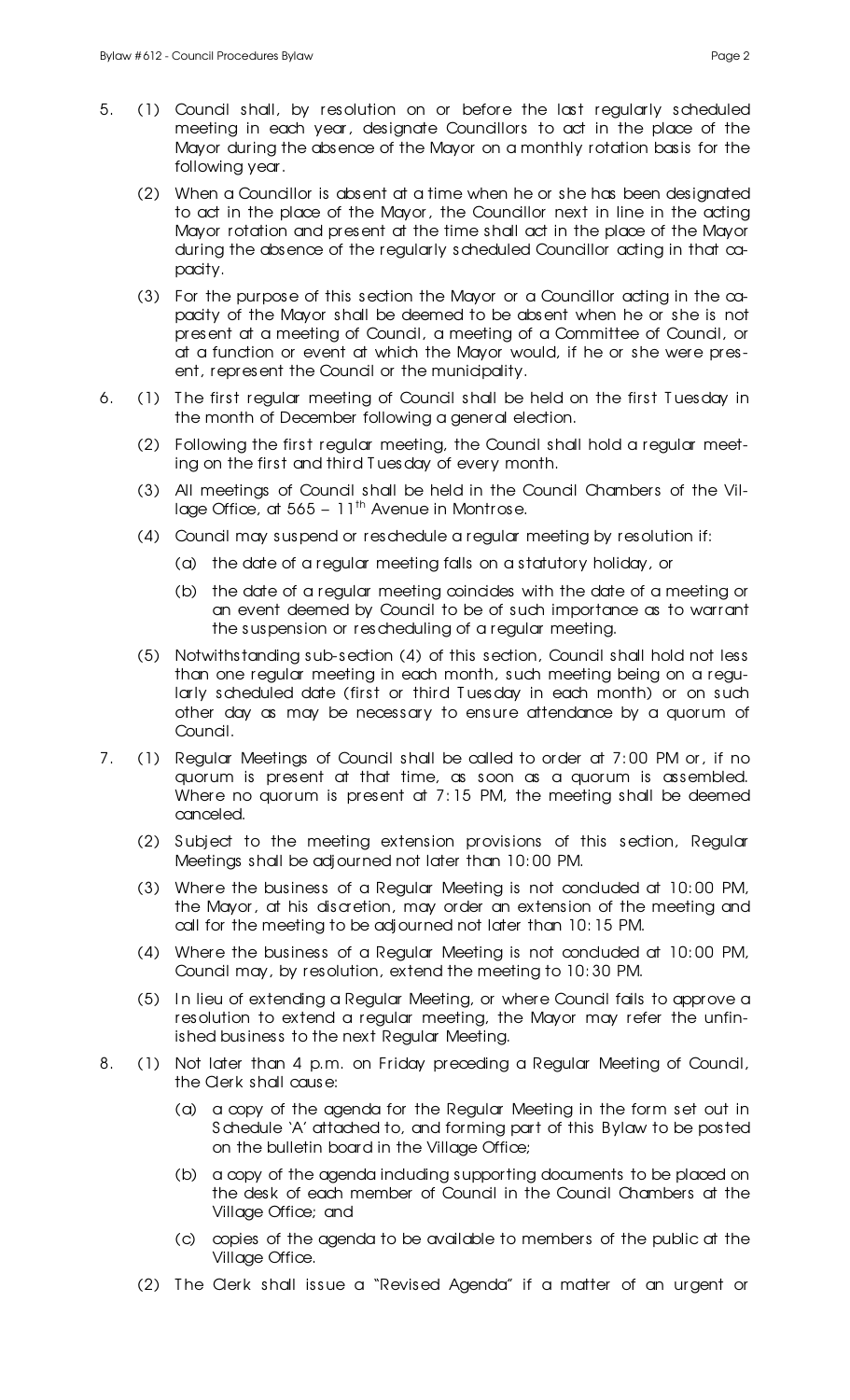pressing nature is added to the agenda after 4: 00 p.m. on Friday preceding a Regular Meeting.

# SPECIAL COUNCIL MEETINGS

- 9. (1) Council may hold a Special Meeting to deal with any matter.
	- (2) Notice of a special meeting shall be issue pursuant to section 127 of the *Community Charter.*
	- (3) T he requirement to record, and the procedure for recording, the minutes of a special meeting shall be as established in section 3 of this Bylaw.

# *I N CAME R A* COU NCI L ME E T I NGS

- 10. (1) S ubject to the limitations of section 90 of the *Community Charter* Council may hold a S pecial Council Meeting that is closed to the public.
	- (2) Persons other than members of Council and officers of the Village shall be excluded from an *In Camera* Council Meeting, unless otherwise specifically authorized by Council resolution.
	- (3) Notice of an *I n Camera* Council Meeting shall be issued pursuant to section 127 of the *Community Charter*.
	- (4) T he requirement to record, and the procedure for recording, the minutes of *I n Camera* Council Meetings shall be as established in section 3 of this Bylaw.

## ELECT RONIC COUNCIL MEETINGS

- 11. (1) For the purpose of this Bylaw the term "Electronic Council Meeting" shall mean a Special Council Meeting as defined in section 9 of this Bylaw, but where one or more members is (are) not present at the Council Chamber designated in section 6(3) of this Bylaw.
	- (2) Council may hold an Electronic Council Meeting when a matter requires a resolution of Council and a quorum of Council cannot be assembled for a Regular Meeting or a S pecial Meeting at the Council Chamber in time to meet a deadline attached to the matter.
	- (3) Members of Council not present at the designated meeting location, but in voice communication with members of Council at the Council Chamber or at any other location shall be deemed to be present for the purpose of establishing a quorum for an Electronic Council Meeting.
- 12. (1) The Clerk shall record in the minutes of an Electronic Meeting the physical location of members of Council participating by means of voice communication.
	- (2) T he Clerk shall recite the complete text of any document presented at an Electronic Council Meeting unless all members not physically present at the meeting confirm for the record that they are in possession of a copy of such document at their location and at the time of the meeting.
	- (3) Voting at an Electronic Council Meeting shall be performed by roll call, and when the Mayor (or Acting Mayor) calls out a Council Member's name that Council Member shall indicate his or her vote. All votes taken at an Electronic Council Meeting shall be recorded votes.
- 13. (1) An Electronic Council Meeting shall not be held unless a speaker telephone is installed and operational in the Council Chambers.
	- (2) If two or more members of Council not present at the Council Chambers participate by telephone in an Electronic Council Meeting, the telephone connection shall be established in the form of a "conference call" such that each Council Member may speak and may be heard by all other Council Members at all time during the meeting.
- 14. (1) Matters to be dealt with pursuant to section 10 of this Bylaw shall not be dealt with in an Electronic Council Meeting.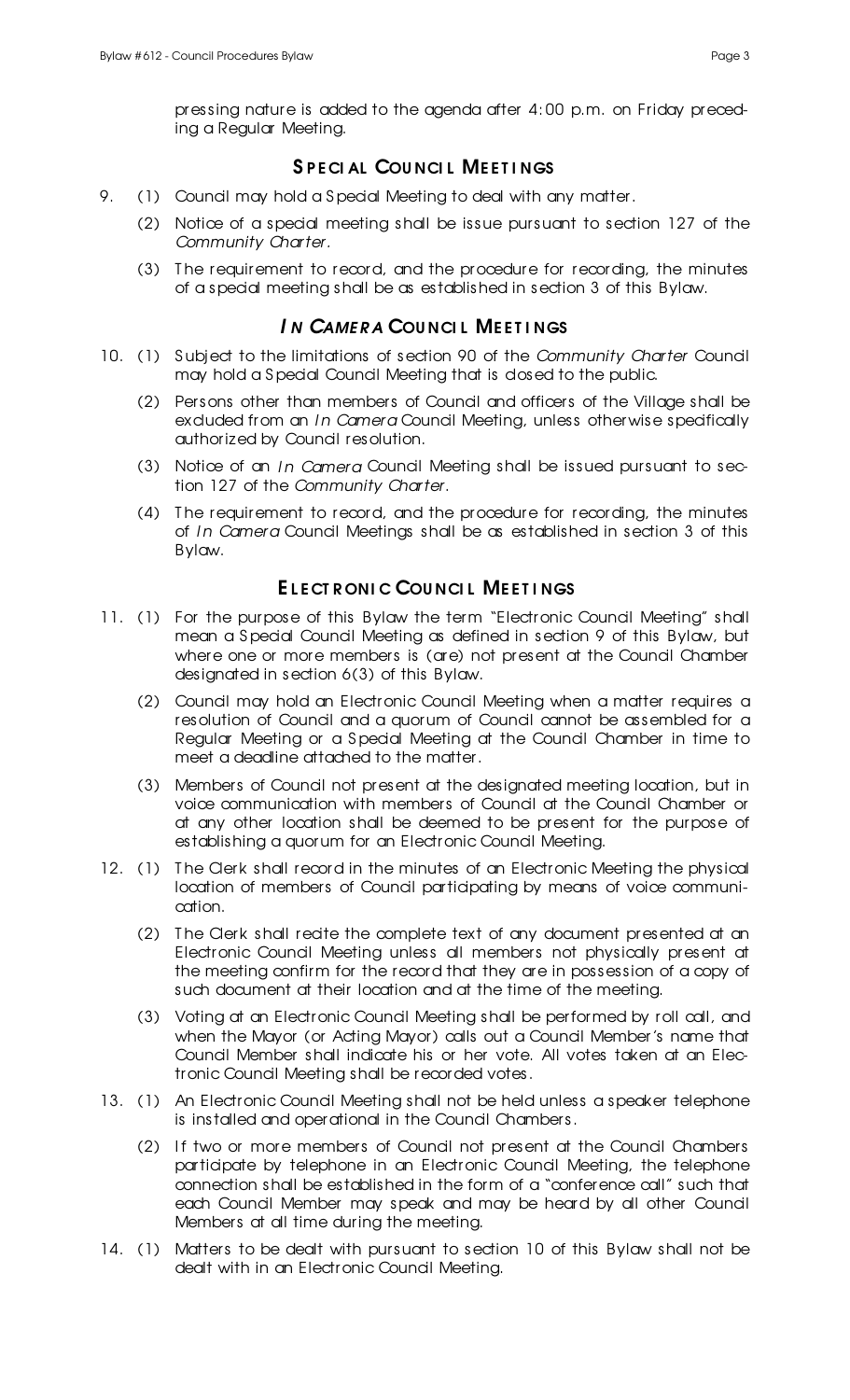# **COMMITTEE MEETINGS**

- 15. (1) A Committee-of-the-Whole meeting may be called by the Mayor or any two members of Council for the purpose of considering any Village matter.
	- (2) Notice of a committee meeting shall be issued not less than twenty-four hours prior to the meeting.
	- (3) Terms of reference for ad hoc, special and standing committees or task forces may be established by Council resolution.
	- (4) T he Mayor may appoint members to ad hoc, special or standing committees or task forces.

## **MINUTES**

- 16. (1) The Clerk, or the Deputy Clerk, or a person appointed by Council to serve as Acting Clerk, shall be responsible for the taking and certifying of minutes of regular, special, *in camera,* and committee-of-the-whole meetings of Council, and all minutes.
	- (2) T he minutes of regular, special, and committee-of-the-whole meetings shall be placed on the agenda of the next regular meeting for adoption by Council.
	- (3) T he minutes of an *in camera* meeting shall be placed on the agenda of the next *in camera* meeting for adoption by Council.
	- (4) Minutes and reports of ad hoc, special or standing committee or task force meetings shall be presented at the next following regular meeting of Council, or as otherwise directed by the terms of reference established pursuant to this section.
	- (5) Draft minutes of regular, special, and committee-of-the-whole meetings shall be available to the public at the Village Office (565 –  $11<sup>th</sup>$  Avenue, Montrose) on the second day following the meeting.

## **AGENDA**

- 17. (1) The business of every Regular Meeting of Council shall follow an agenda prepared in the form outlined in S chedule "A" attached to and forming part of this Bylaw.
	- (2) T he business of every S pecial *in camera* Meeting of Council shall follow an agenda prepared in the form outlined in S chedule "B" attached to and forming part of this Bylaw.
	- (3) The agenda for a Regular Meeting of Council shall be closed at noon on the Friday immediately preceding the meeting, and no item shall be added to or be deleted from the agenda following dosure of the agenda, unless such addition or deletion is approved by resolution.
	- (4) T he Clerk shall provide a copy of the agenda, and supporting documents, to each member of Council on Friday preceding the meeting at the Village Office (565 – 11<sup>th</sup> Avenue, Montrose).

## **ADOPTION OF BYLAWS**

- 18. (1) The procedure for the adoption of bylaws shall be as follows:
	- (a) A resolution stating: "That Bylaw  $\#$  ..., ated as the ... be now introduced and read a first time."
	- (b) A resolution stating: "T hat Bylaw # …, cited as the …, having been given due and detailed consideration by Council, be now read a second time."
	- (c) A resolution stating: "T hat Bylaw # …, cited as the …, be now read a third time."
	- (d) A resolution stating: "T hat Bylaw # …, cited as the …, having been reconsidered and having met all prerequisites for final adoption, be now finally adopted, sealed and signed by the Mayor and the Clerk."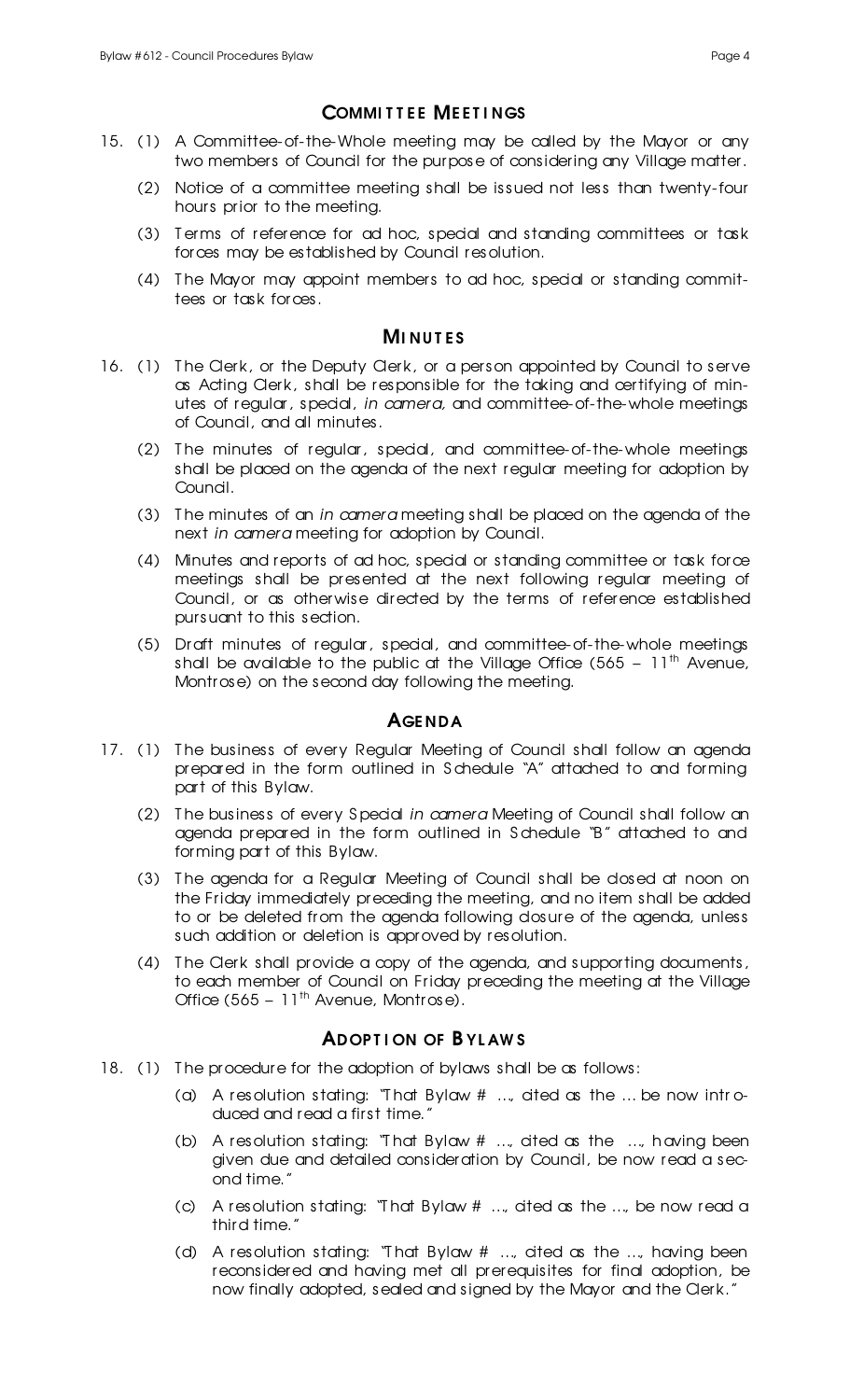- 19. (1) Unless otherwise authorized by the *Local Government Act* or the *Community Charter* final adoption of a Bylaw may be considered by Council only after one full day following the day when a resolution for third reading of the Bylaw was approved.
	- (2) A resolution for the final adoption of a Bylaw may be considered at a regular meeting or at a special meeting open to the public and called for that purpose.

#### E NACT ME NT

- 20. (1) If any section, subsection, sentence, dause or phrase of this Bylaw is for any reason held to be invalid by the decision of any court of competent jurisdiction, the invalid portion shall be severed and the part that is invalid shall not affect the validity of the remainder.
	- (2) Bylaw # 526 is hereby repealed.
	- (3) T his Bylaw shall come into full force and effect on the final adoption thereof.

READ A FIRST TIME

READ A SECOND TIME

READ A THIRD TIME

RECONSIDERED AND FINALLY ADOPTED this day of, 2004

this 6<sup>th</sup> day of July, 2004 this 7<sup>th</sup> day of September, 2004 this 7<sup>th</sup> day of September, 2004

\_\_\_\_\_\_\_\_\_\_\_\_\_\_\_\_\_\_\_\_\_\_\_\_\_ \_\_\_\_\_\_\_\_\_\_\_\_\_\_\_\_\_\_\_\_\_\_\_\_\_

Mayor Clerk Contract of the Mayor Clerk Clerk Clerk Clerk Clerk

Certified a true copy of Bylaw 612, as adopted

**Clerk** 

\_\_\_\_\_\_\_\_\_\_\_\_\_\_\_\_\_\_\_\_\_\_\_\_\_\_\_\_\_\_\_\_\_\_\_\_\_\_\_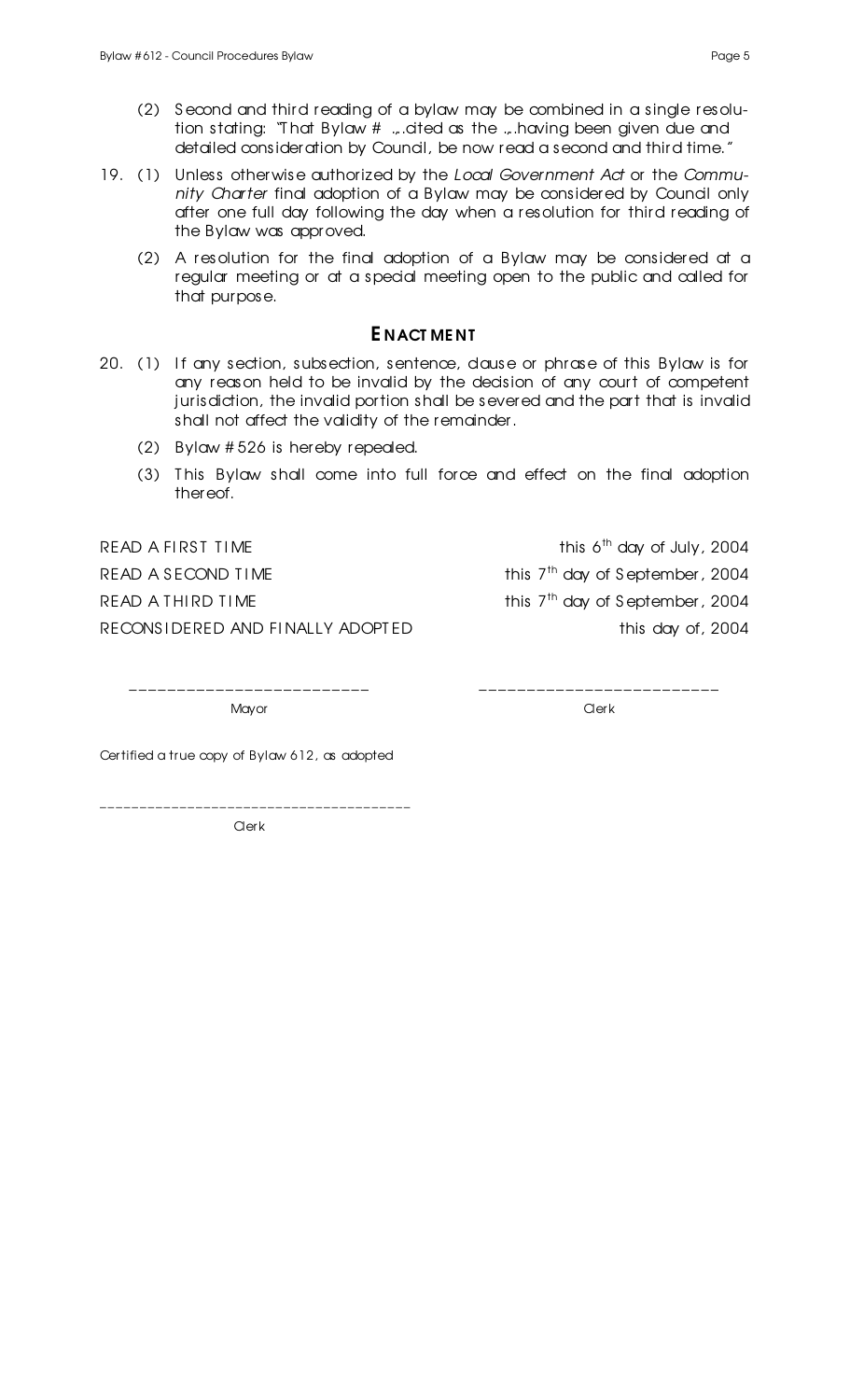# THE CORPORATION OF THE VILLAGE OF MONTROSE

# B YL AW # 612

# SCHEDULE "A"

# A G E N D A

- 1. Call to Order
- 2. Adoption of the Agenda
- 3. Delegations
- 4. Approval of the Prior Meeting Minutes
- 5. Consent Calendar
- 6. Motions & S ubmissions
- 7. Referrals from Prior Meetings
- 8. Referrals from Delegations
- 9. Correspondence
- 10. Reports & Memoranda
- 11. Financial Matters
- 12. Bylaws
- 13. Policies
- 14. Member Reports & I nquiries
- 15. Adjournment

#### AGENDA APPENDI X

(I tems of general interest to Council but not requiring formal consideration by Council)

#### GENERAL I NFORMAT I ON

(Items of general interest, not provided to Council with the agenda but available for perusal at the Office of the Clerk)